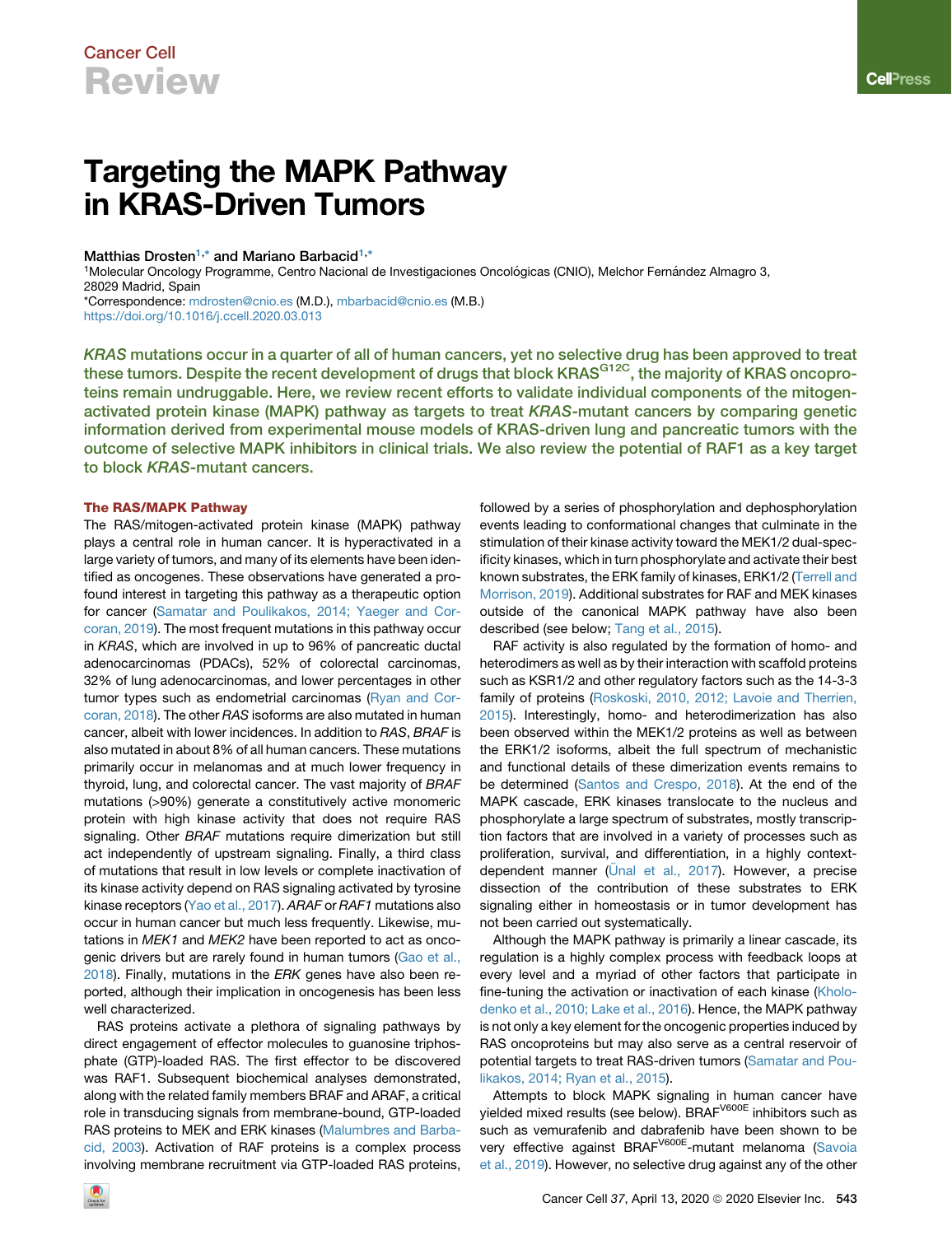<span id="page-1-0"></span>

Figure 1. Summary of Validation Studies of Effectors of the KRAS/MAPK Pathway Using Preclinical GEM Tumor Models as well as in Clinical Trials for KRAS-Mutant Tumors

(Far left) Embryonic development: effects of germline gene knock-outs in mouse embryonic development. Red boxes indicate embryonic death. Green boxes indicate survival beyond birth. (Second left) Adult homeostasis: effectors systemically eliminated in adult mice. Red boxes indicate high toxicity and rapid death. Green boxes indicate no or acceptable toxicity. KO, knockout; KO<sup>cond</sup>, conditional knockout. (Center) Schematic diagram of the KRAS/MAPK pathway. (Right) Therapeutic activity upon target ablation in GEM tumor models: crossed-out blue boxes out indicate no significant therapeutic effect upon target ablation. Blue boxes indicate significant therapeutic activity. (Far right) Clinical trials in *KRAS*-mutant tumors: purple boxes indicate inhibitors that failed FDA approval. White boxes indicate inhibitors still in early-phase clinical trials. The primary target(s) for each of the inhibitors is indicated. KO, knockout; KOcond, conditional knockout; DI, dimer inhibitor; PB, paradox breaker.

members of the RAS/MAPK pathway has yet been approved. Although recent developments with selective inhibitors of KRAS<sup>G12C</sup> oncoproteins in phase I/II clinical trials have caused great excitement ([Canon et al., 2019; Hallin et al., 2020\)](#page-5-0), the rest of the oncogenic KRAS isoforms remain undruggable. In this review, we discuss current efforts to identify potential therapeutic strategies against *KRAS*-mutant tumors with particular focus on recent studies suggesting a key role for RAF1 in lung and pancreatic tumors.

#### Genetic Interrogation of the Role of the MAPK Pathway in Early Development and Adult Homeostasis

Studies using genetically engineered mouse (GEM) models have suggested overlapping as well as unique requirements for the different members of the RAS/MAPK pathway due to either distinct functional activities or to differential patterns of expression [\(Figure 1](#page-1-0)). In the case of the RAF proteins, all three isoforms are capable of phosphorylating MEK1/2 in its activation segment. Yet several differences exist when it comes to their role in embryonic development, despite the fact that they seem to be ubiquitously expressed [\(Wojnowski et al., 2000](#page-7-9)). Mice deficient for *Raf1* display increased levels of apoptosis in several tissues as well as defects in vascularization and placental development [\(H](#page-6-3)ü[ser et al., 2001; Mikula et al., 2001](#page-6-3)). Surprisingly, no differences in ERK activation were observed, indicating a high level of functional redundancy among RAF family kinases within the MAPK pathway. More importantly,

these studies defined a unique role of RAF1 in protecting embryonic tissues from apoptosis. Mice lacking *Braf* also succumb during embryonic development, in this case due to general growth retardation as well as to its specific requirement in endothelial cells ([Wojnowski et al., 1997\)](#page-7-10). The phenotype of *Araf*-deficient mice varies dramatically depending on the genetic background, ranging from neurological and intestinal defects and postnatal death to minor neurological abnormalities with long-term survival [\(Pritchard et al., 1996](#page-7-11)). Although this high redundancy complicates the interpretation of the phenotypes observed in individual RAF knockout mice, it has been suggested that BRAF is the main ERK activator *in vivo* [\(Gala](#page-6-4)[bova-Kovacs et al., 2005; Desideri et al., 2015\)](#page-6-4). When systemically deleted in adult mice, ablation of RAF1 or BRAF, either alone or combination, do not seem to induce significant toxicities [\(Blasco et al., 2011\)](#page-5-1). However, when the three RAF isoforms were ablated in mouse embryonic fibroblasts they immediately ceased proliferation, leading to their eventual death [\(Drosten et al., 2014](#page-6-5)).

The role of the two MEK isoforms has also been analyzed genetically. Whereas *Mek2* is dispensable for mouse development and adult homeostasis, *Mek1-*deficient mice die during embryonic development due to placental defects, which can be rescued by tetraploid complementation (Bé[langer et al.,](#page-5-2) [2003; Bissonauth et al., 2006; Giroux et al., 1999](#page-5-2)). Concomitant inactivation of both MEK kinases in the skin of the developing embryo results in embryonic death [\(Scholl et al., 2007\)](#page-7-12). A specific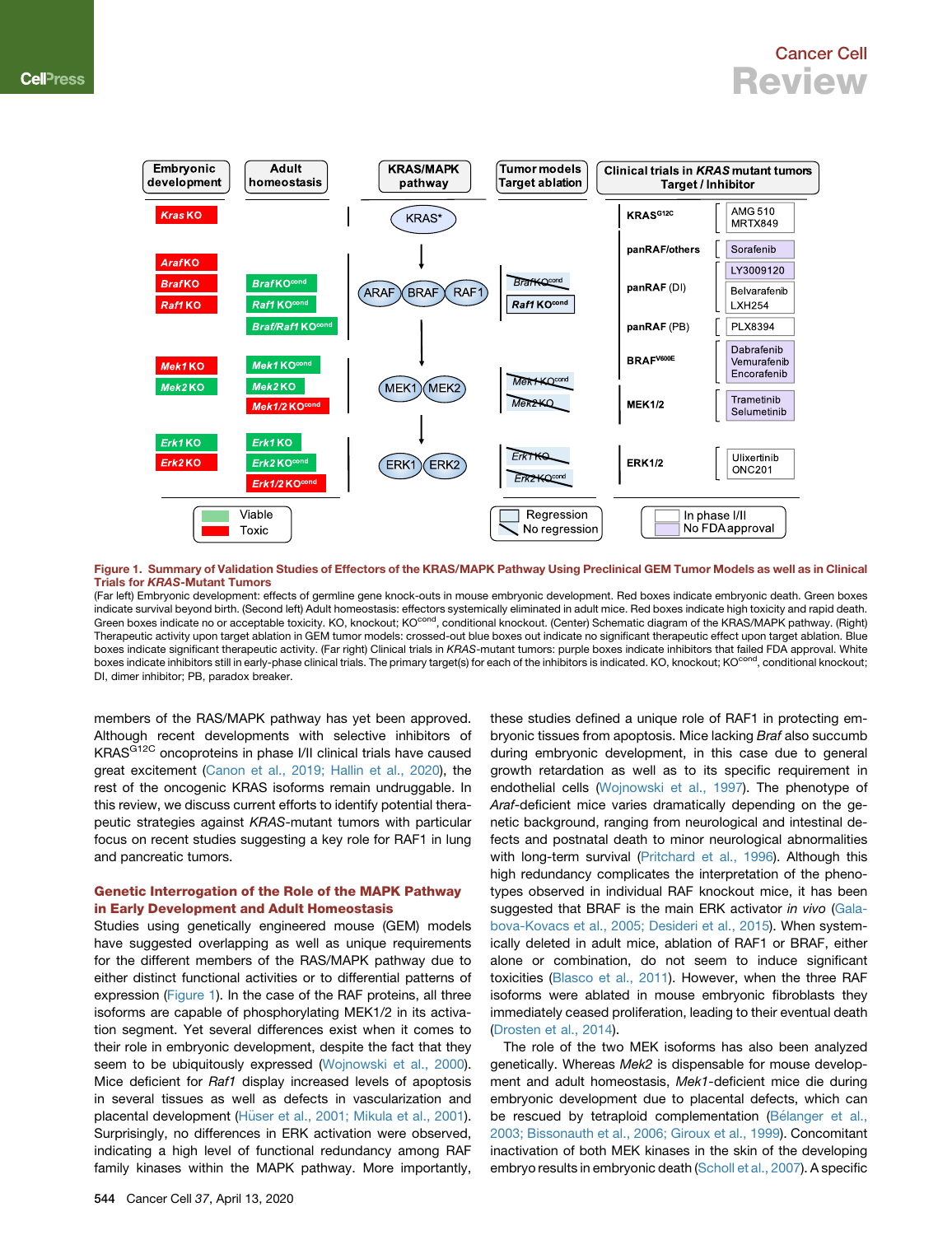kinase-independent role for MEK1 promoting PTEN membrane recruitment has been described [\(Zmajkovicova et al., 2013\)](#page-7-13). Finally, systemic elimination of *Mek1* and *Mek2* alleles in adult mice causes their rapid death as a consequence of severe intestinal defects, indicating that MEK activity is strictly required for adult homeostasis ([Blasco et al., 2011](#page-5-1)).

Similar phenotypes have been observed in ERK-deficient mice. Whereas *Erk1* is dispensable for embryonic development, disruption of *Erk2* results in embryonic lethality also due to placental abnormalities ([Hatano et al., 2003; Nekrasova](#page-6-6) [et al., 2005; Saba-El-Leil et al., 2003](#page-6-6)). In contrast to *Mek1* deficient mice, tetraploid complementation experiments fail to yield surviving mice lacking *Erk2*, indicating unique requirements for ERK2 during mammalian development. This is not a consequence of exclusive ERK2 protein functions, since transgenic expression of ERK1 rescues these defects ([Hatano](#page-6-6) et al., 2003; Frémin et al., 2015). Systemic ablation of *Erk1* and *Erk2* in adult mice also causes their rapid death due to toxicities similar to those observed in MEK-deficient mice [\(Blasco et al., 2011\)](#page-5-1). Taken together, these genetic studies provide evidence for a high level of functional redundancy within each of the three kinase families within the MAPK pathway. Likewise, they underscore the requirement for each of these three main nodes of the MAPK pathway for embryonic development as well as for adult homeostasis [\(Figure 1\)](#page-1-0).

### Role of MEK and ERK Kinases in RAS-Mutant Tumors

The identification of the MAPK cascade as a key effector pathway for RAS oncogenic signaling has generated great interest to block this pathway as a therapeutic strategy for RAS-driven cancers. Genetic studies have helped to dissect the requirements for each of the components of the MAPK pathway especially in KRAS-driven tumors [\(Figure 1](#page-1-0)). For instance, individual ablation of *Erk1* or *Erk2* has no effect on initiation of lung adenocarcinomas driven by a resident *Kras* oncogene, yet their combined elimination completely prevents lung tumor formation, indicating that some ERK expression is essential to license lung tumor development. Similar observations were made removing *Mek1* and *Mek2* alleles either individually or in combination [\(Blasco et al., 2011\)](#page-5-1). At least some MEK expression is also required for RAF1-induced epidermal hyperplasia when eliminated from the epidermis [\(Scholl et al., 2007](#page-7-12)). In a skin cancer model driven by DMBA (7,12-dimethylbenz(a)anthracene)/TPA (12-O-tetradecanoylphorbol-13-acetate) treatment, papilloma development is partially inhibited in the absence of MEK1 but not of MEK2 expression ([Scholl et al., 2009\)](#page-7-14). Interestingly, selective absence of *Mek1* also causes increased MEK2/ERK or AKT activation through disabled negative feedback mechanisms [\(Catalanotti](#page-5-3) [et al., 2009; Zmajkovicova et al., 2013](#page-5-3)). In summary, genetic evidence indicates that whereas complete elimination of MEK or ERK expression efficiently prevents RAS-driven tumors, their systemic elimination causes unacceptable toxicities. Whether inhibition of their kinase activity will cause similar toxic effects is not known. To address this question, it will be necessary to generate inducible knockin strains in which the wild-type proteins, rather than being eliminated, are replaced by kinasedead isoforms.

### Selective Activities of RAF Isoforms in RAS-Driven Tumors

Genetic interrogation of the role of individual RAF isoforms in RAS-driven tumors revealed surprisingly distinct requirements. Whereas BRAF plays a significant role in RAS-driven skin carcinogenesis as the main ERK activator [\(Kern et al., 2013\)](#page-6-7), it is completely dispensable for the induction of KRAS-driven lung tumors ([Blasco et al., 2011; Karreth et al., 2011](#page-5-1)). On the other hand, RAF1 ablation completely prevents initiation of lung tumor development by resident *Kras* oncogenes ([Blasco et al., 2011;](#page-5-1) [Karreth et al., 2011](#page-5-1)). Likewise, *Raf1* is also required for RASdriven squamous skin tumor formation ([Ehrenreiter et al.,](#page-6-8) [2009\)](#page-6-8). On the other hand, RAF1 expression does not seem to be required for KRAS-driven PDAC initiation [\(Eser et al., 2013;](#page-6-9) [Blasco et al., 2019](#page-6-9)). In NRAS-driven melanomas, BRAF exerts specific functions that cannot be compensated by RAF1 during tumor formation. However, in late-stage tumors the activity of both RAF isoforms is required ([Dorard et al., 2017](#page-6-10)). The basis for this differential contribution of RAF isoforms to tumorigenesis in various RAS-driven tumor models is currently unclear. Finally, an unexpected tumor-suppressor role of *Raf1* was reported in hepatocellular carcinoma [\(Jeric et al., 2016\)](#page-6-11).

Recent studies using a novel ''therapeutic'' model of aggressive lung adenocarcinoma driven by the concomitant activation of a resident *Kras* oncogene and loss of the p53 tumor suppressor have revealed a unique role for RAF1 expression in tumor maintenance and progression [\(Sanclemente et al., 2018\)](#page-7-15). Indeed, ablation of *Raf1* from advanced *Kra*s/*Trp53*-driven tumors induces significant rates of tumor regression, including complete disappearance of a limited number of tumors (10%). Tumor regression is likely a consequence of increased rates of apoptosis combined with a reduction in proliferation. Surprisingly, activation of the MAPK pathway does not seem to be affected. Hence, suggesting that the therapeutic consequences observed upon *Raf1* ablation may result from activation of proapoptotic pathways, a unique property of this RAF isoform. Importantly, as indicated above, long-term elimination of RAF1 expression in adult mice does not cause significant toxicities, an observation in clear contrast to those results observed upon ablation of MEK1/2 or ERK1/2 expression. These observations raise the possibility that inhibition of RAF1 expression in patients suffering from *KRAS*-driven lung tumors may be a suitable therapeutic option.

As indicated above, *Raf1* is dispensable for development of *Kras*/*Trp53*-driven pancreatic ductal adenocarcinomas [\(Eser](#page-6-9) [et al., 2013; Blasco et al., 2019](#page-6-9)). The reasons for the differential requirements for RAF1 expression between lung and pancreatic tumors remain to be elucidated. However, combined elimination of RAF1 and epidermal growth factor receptor (EGFR) expression, an activity required for the induction of pancreatic metaplasia ([Ardito et al., 2012; Navas et al., 2012](#page-5-4)), completely blocks initiation of tumor development [\(Blasco et al., 2019\)](#page-5-5). More importantly, combined ablation of *Raf1* and *Egfr* alleles in tumorbearing mice induced complete tumor regression in a fraction of mice. The precise mechanism by which EGFR ablation cooperates with loss of RAF1 expression remains to be elucidated. Yet, as in the case of lung tumors, ablation of RAF1 either alone or in combination with EGFR has no effect on MAPK signaling [\(Blasco et al., 2019\)](#page-5-5). Unfortunately, we still do not know why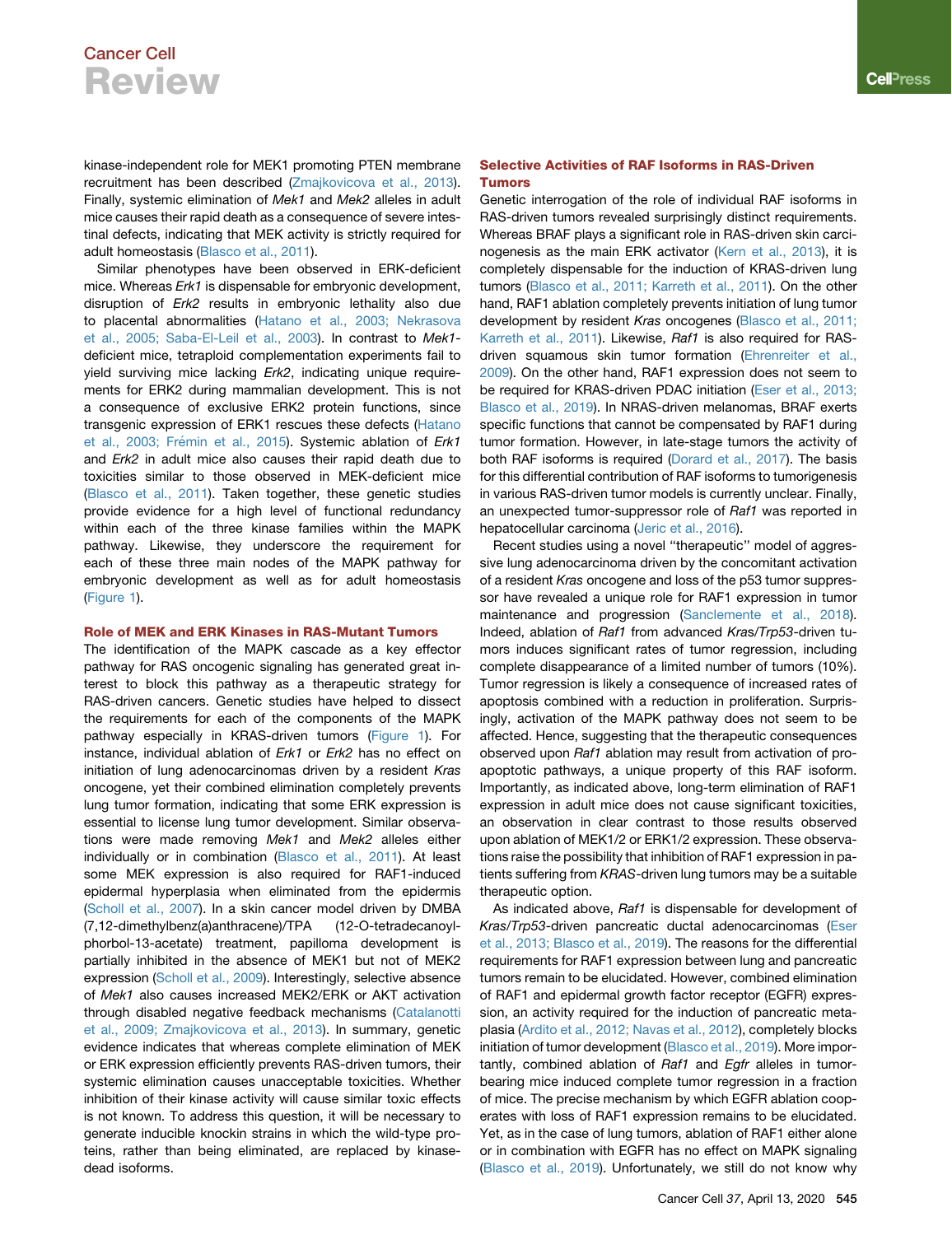some tumors respond to this therapeutic strategy whereas others are unaffected. Exomic sequencing did not provide relevant information [\(Blasco et al., 2019](#page-5-5)), although RNA-sequencing analysis revealed the differential expression of over 2,000 genes. Hence, the therapeutic effect of the combined RAF1/EGFR ablation is likely to be determined by specific alterations present in each of these pancreatic tumors [\(Blasco et al., 2019](#page-5-5)). Of relevance, combined systemic ablation of RAF1 and EGFR did not induce additional toxicities beyond the skin alterations induced by loss of EGFR expression, a toxicity similar to that observed in lung cancer patients treated with EGFR inhibitors ([Li and](#page-6-12) [Perez-Soler, 2009\)](#page-6-12).

#### Specific Functions of RAF1

Although the precise mechanism for the selective requirement for RAF1 in *Kras*-mutant tumors has not been defined as yet, a series of differences exists among the three RAF proteins that could help to explain their differential role in tumor development and/or tumor progression. As described above, all three isoforms can phosphorylate and activate MEK proteins. However, RAF1 possesses a variety of other kinase-dependent and -independent functions that may contribute to its role in cancer. For instance, RAF1 has been shown to phosphorylate RB1 to promote its inactivation and the release of E2F transcription factors ([Wang et al., 1998; Kinkade et al., 2008\)](#page-7-16). Moreover, the phosphorylation of MEKK1 and IkB by RAF1 promotes activation of nuclear factor (NF)-kB signaling ([Baumann et al., 2000; Li and](#page-5-6) [Sedivy, 1993](#page-5-6)). It was also demonstrated that BCL2 can relocate RAF1 to the mitochondria where it can phosphorylate and inactivate the pro-apoptotic protein BAD [\(Wang et al., 1996](#page-7-17)).

In addition, RAF1 associates with other proteins, modulating their function in a kinase-independent manner. In particular, RAF1 binds to and inhibits the kinase activity of ROCK2 (ROK-a), a kinase known to play multiple roles in cytoskeletal reorganization ([Amano et al., 2000; Ehrenreiter et al., 2005](#page-5-7)). Indeed, it has been demonstrated that this function is selectively required to support RAS-driven squamous tumorigenesis ([Eh](#page-6-8)[renreiter et al., 2009\)](#page-6-8). Hence, ablation of RAF1 expression from established squamous tumors causes their regression via ROK-a-mediated cellular differentiation. It has also been proposed that binding of RAF1 to ROK- $\alpha$  contributes to the antiapoptotic functions of RAF1, an activity further stimulated by interacting with and blocking the pro-apoptotic activities of ASK1 and MST2 ([Chen et al., 2001; O'Neill et al., 2004; Piazzolla](#page-5-8) [et al., 2005](#page-5-8)). Interestingly, ARAF, but not BRAF, also associates with MST2 in a kinase-independent manner ([Rauch et al., 2010](#page-7-18)). Other kinase-independent functions of RAF1 include its contribution to DNA-damage signaling by binding to CHK2 or to mitosis by associating with PLK1 and AURKA at mitotic spindles ([Advani et al., 2015; Mielgo et al., 2011\)](#page-5-9).

Although the full picture of RAF1-mediated activities is constantly being refined, the precise contribution of each of these kinase-dependent or -independent activities of RAF1 in RAS-driven cancers is not completely resolved. For instance, phosphorylation of tyrosine residues 340/341 is believed to be essential for kinase activation, yet mice expressing a RAF1 protein that cannot be phosphorylated at these residues are phenotypically normal. Unfortunately, this mutant protein retains residual kinase activity, thus complicating the interpretation of

the results (Barnard et al., 1998; Hüser et al., 2001). A mouse strain expressing a RAF1 kinase-dead isoform due to a D486A mutation within the conserved DFG motif displays a phenotype similar to that of *Raf1* null animals [\(Noble et al., 2008](#page-7-19)). However, a D486R mutation, which severely reduces but does not completely inactivates RAF1 kinase activity, is compatible with embryonic development, although mice developed concentric cardiac hypertrophy ([Wu et al., 2012](#page-7-20)). Unfortunately, both mutations also decrease RAF1 stability; thus, the relative contribution of kinase-dependent and -independent functions of RAF1 awaits further clarification. So far, none of these RAF1 mutant isoforms has been interrogated within the context of KRASdriven tumors.

### Pharmacological Inhibition of MAPK Signaling in KRAS-Driven Cancers

Ever since oncogenic drivers were discovered, efforts to develop therapeutic strategies have prioritized the development of selective inhibitors. In the case of *KRAS* oncogenes this strategy has not yielded significant results, since KRAS oncoproteins have been considered undruggable molecules. However, the identification of a small pocket within KRAS along with the possibility of creating a stable covalent bond with a mutant cysteine residue has led to the development of the first selective inhibitors against KRAS<sup>G12C</sup> oncoproteins ([Figure 1](#page-1-0)). This mutation accounts for 13% of all *KRAS* mutations and is most frequent in lung adenocarcinomas (14%) and colorectal tumors (5%). Early results in phase I/II clinical trials using the KRAS<sup>G12C</sup> inhibitors AMG 510 or MRTX849 have demonstrated significant responses in about half of the lung patients but not in those suffering from colon tumors [\(Canon et al., 2019; Hallin et al., 2020](#page-5-0)). Whether these differential responses are a consequence of the fact that *KRAS* is not a driver in colorectal cancer remains to be determined.

Unfortunately, all other KRAS oncoproteins remain undruggable. Therefore, current strategies to block *KRAS*-mutant tumors have primarily focused on inhibiting downstream MAPK signaling [\(Figure 1](#page-1-0)). One of the first drugs aimed at blocking KRAS/MAPK signaling was sorafenib. Although it showed some benefits in a phase II clinical trial for lung cancer, these results were insufficient to merit Food and Drug Administration (FDA) approval to treat this tumor type. Moreover, its limited therapeutic activity was independent of the mutational status of *KRAS* ([Kim et al., 2011\)](#page-6-13). Nevertheless this multi-kinase inhibitor, which also possesses activity against RAF kinases, has received approval for the treatment of kidney and liver tumors, possibly due to its effect on other targets ([Wilhelm et al., 2006\)](#page-7-21). The identification of *BRAF* mutations in human cancer encouraged the development of inhibitors with higher specificity toward monomeric BRAF mutant proteins such as vemurafenib, dabrafenib or encorafenib ([Savoia et al., 2019](#page-7-8)). These inhibitors have significant therapeutic activity against BRAF<sup>V600E</sup>-driven melanoma, but they have failed to show benefits for patients with KRASdriven cancer ([Durrant and Morrison, 2018](#page-6-14)). Interestingly, these BRAF inhibitors cause paradoxical ERK activation via promotion of BRAF/RAF1 heterodimer formation and allosteric activation of RAF1. This unexpected effect occasionally results in the development of squamous skin cancer that appears to originate from cells carrying latent *RAS* mutations [\(Hatzivassiliou et al.,](#page-6-15) [2010; Heidorn et al., 2010; Poulikakos et al., 2010\)](#page-6-15).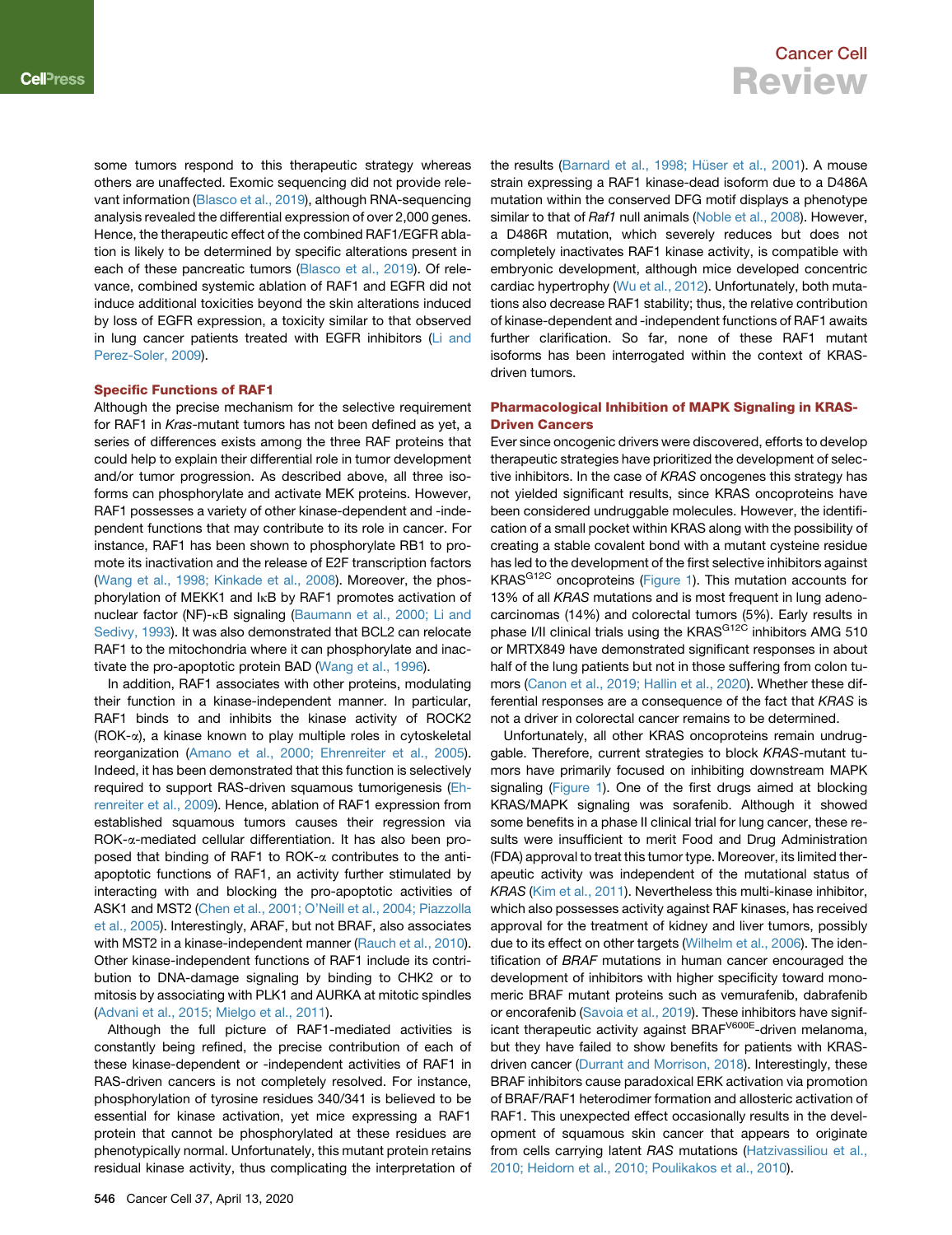In light of these observations, novel RAF inhibitors known as paradox breakers (e.g., PLX8394) have been developed. These inhibitors overcome the paradoxical activation of ERK by disrupting BRAF-containing dimers ([Yao et al., 2019; Zhang et al.,](#page-7-22) [2015\)](#page-7-22). These inhibitors show a higher affinity for BRAF homodimers and may be ineffective at blocking RAF1, thus predicting less robust effects on KRAS-driven cancer ([Yao et al., 2019\)](#page-7-22). A different class of RAF inhibitors such as LY3009120 preferentially blocks the kinase activity of RAF dimers ([Durrant and Mor](#page-6-14)[rison, 2018](#page-6-14)). Unfortunately, preliminary clinical data did not reveal significant benefit for KRAS-driven tumors due to their high toxicity ([Ryan and Corcoran, 2018](#page-7-1)). Additional RAF dimer inhibitors such as belvarafenib and LXH254 are still in early clinical phases. Finally, [Athuluri-Divakar et al. \(2016\)](#page-5-11) have described rigosertib as a RAS mimetic that blocks the interaction of the RAF and PI3K protein families with KRAS. However, two subsequent papers have proposed that the anti-tumor effect of rigosertib might rather be a consequence of its properties as a microtubule inhibitor [\(Ritt et al., 2016; Jost et al., 2017](#page-7-23)). In any case, this inhibitor has been tested in clinical trials for myelodysplastic syndrome but not for *KRAS*-mutant cancers [\(clinicaltrials.gov](http://clinicaltrials.gov) NCT02562443). Hence, the precise therapeutic impact of blocking the interaction of the RAF family of proteins with KRAS remains to be determined.

A number of MEK inhibitors have also been developed. Some of these inhibitors, such as trametinib, have already been approved for the treatment of melanoma in combination with selective BRAFV600E inhibitors such as dabrafenib ([Yaeger and](#page-7-24) [Corcoran, 2019\)](#page-7-24). Similar results have been obtained combining encorafenib, a BRAF<sup>V600E</sup> inhibitor, with another MEK inhibitor, binimetinib [\(Rose, 2019](#page-7-25)). However, the use of MEK inhibitors such as trametinib and selumetinib as single agents or in combination with chemotherapy has failed to demonstrate significant survival benefits in KRAS-driven lung cancer ([Blumenschein](#page-5-12) et al., 2015; Haura et al., 2010; Infante et al., 2012; Jänne [et al., 2017](#page-5-12)). Finally, clinical development of binimetinib against *NRAS*-mutant tumors was also halted due to unsatisfactory results in phase III trials [\(Queirolo and Spagnolo, 2017\)](#page-7-26).

Similar negative results were obtained with these MEK inhibitors as single agents or in combination with chemotherapy in pancreatic tumors [\(Bodoky et al., 2012; Infante et al., 2014\)](#page-5-13). These results are likely a consequence of the toxicities derived from blocking MEK activity, a circumstance that prevents reaching the necessary dosage to achieve anti-tumor responses. Another caveat for the successful clinical use of MEK inhibition in KRAS-driven cancers is the rapid development of resistance. All currently available FDA-approved MEK inhibitors are allosteric non-ATP-competitive inhibitors prone to the rapid development of resistance through a variety of mechanisms that ultimately cause ERK reactivation [\(Ryan et al., 2015;](#page-7-27) [Savoia et al., 2019\)](#page-7-27). Whether novel MEK inhibitors that do not rely on allosteric sites will tilt the balance between toxicity and anti-tumor effect in favor of the latter remains to be determined.

Currently, several ERK kinase inhibitors have entered clinical trials ([Ryan and Corcoran, 2018; Savoia et al., 2019\)](#page-7-1). Two of these inhibitors, ulixertinib and ONC201, have recently moved into phase II [\(Ryan and Corcoran, 2018\)](#page-7-1). However, neither of them has been selectively tested against *KRAS*-mutant cancers. Since resistance to MEK inhibitors generally involves reactivation of ERK, direct ERK inhibitors may be key for those patients who develop RAF or MEK inhibitor resistance ([Ryan et al., 2015\)](#page-7-27). Yet ERK kinase inhibitors may ultimately face shortcomings with toxicity similar to those of MEK inhibitors. Whether inhibitors that target ERK dimerization rather than kinase activity may lead to better clinical outcomes remains to be tested ([Herrero et al.,](#page-6-16) [2015\)](#page-6-16). Efforts to identify key ERK substrates in KRAS-driven tumors whose inhibition causes less toxicity may also provide an intriguing alternative.

A series of preclinical studies combining these inhibitors with other drugs have predicted new opportunities for patients with tumors driven by *KRAS* oncogenes (reviewed in [Ryan et al.,](#page-7-27) [2015; Ryan and Corcoran, 2018; Samatar and Poulikakos,](#page-7-27) [2014; Savoia et al., 2019; Yaeger and Corcoran, 2019\)](#page-7-27). Notably, SHP2 or SOS inhibitors have also shown promising activity in combination with MEK or KRAS<sup>G12C</sup> inhibitors in preclinical studies, indicating that combination therapies are likely to open new doors for the treatment of KRAS-driven tumors ([Hillig](#page-6-17) [et al., 2019; Mainardi et al., 2018; Ruess et al., 2018](#page-6-17)). Indeed, early-phase clinical trials combining the MEK inhibitors trametinib and selumetinib in *KRAS*-mutant lung cancer with other drugs such as erlotinib, lapatinib, and momelotinib have already been initiated [\(clinicaltrials.gov](http://clinicaltrials.gov) NCT01229150; NCT02230553; NCT02258607). Moreover, MEK inhibitors are also in earlyphase clinical examination in combination with autophagy inhibitors (see, e.g., [clinicaltrials.gov](http://clinicaltrials.gov) NCT04132505), based on highly promising preclinical activity in PDACs as well as other MAPK pathway-dependent tumors ([Bryant et al., 2019; Kinsey et al.,](#page-5-14) [2019\)](#page-5-14). Finally, another recent study has demonstrated that an intermittent treatment regimen combining RAF, MEK, and ERK inhibitors may provide effective tumor inhibition while avoiding measurable toxicity in mice ([Xue et al., 2017\)](#page-7-28). Hence, the potential of combination treatments for KRAS-driven cancers is just emerging.

#### Potential Strategies to Inhibit RAF1 in KRAS-Mutant Tumors

RAF1 has been recently validated as a relevant therapeutic target in a new generation of mouse models of *Kras*/*Trp53* mutant lung and pancreatic cancer in which RAF1 ablation is carried out systemically in tumor-bearing animals. Moreover, systemic *Raf1* ablation in adult mice does not cause major toxicities, as previously reported upon ablation of its downstream MEK1/2 or ERK1/2 kinases ([Blasco et al., 2011; Sancle](#page-5-1)[mente et al., 2018](#page-5-1)). However, any therapeutic strategy directed against RAF1 must be extremely selective to avoid the toxicity derived from interfering with other RAF isoforms. As indicated above, panRAF kinase inhibitors have so far failed in clinical trials due to their high toxicity [\(Ryan and Corcoran, 2018\)](#page-7-1). Given the high similarities between these proteins, the development of selective RAF1 kinase inhibitors remains a significant challenge.

Fortunately, there are other therapeutic strategies to block RAF1 activity. For instance, it would be possible to block its interaction with the upstream KRAS oncoproteins. However, in this case selectivity might also be as issue. A more selective approach may involve tampering with the interaction of RAF1 with its selective apoptotic effectors such as ROK- $\alpha$ , ASK1,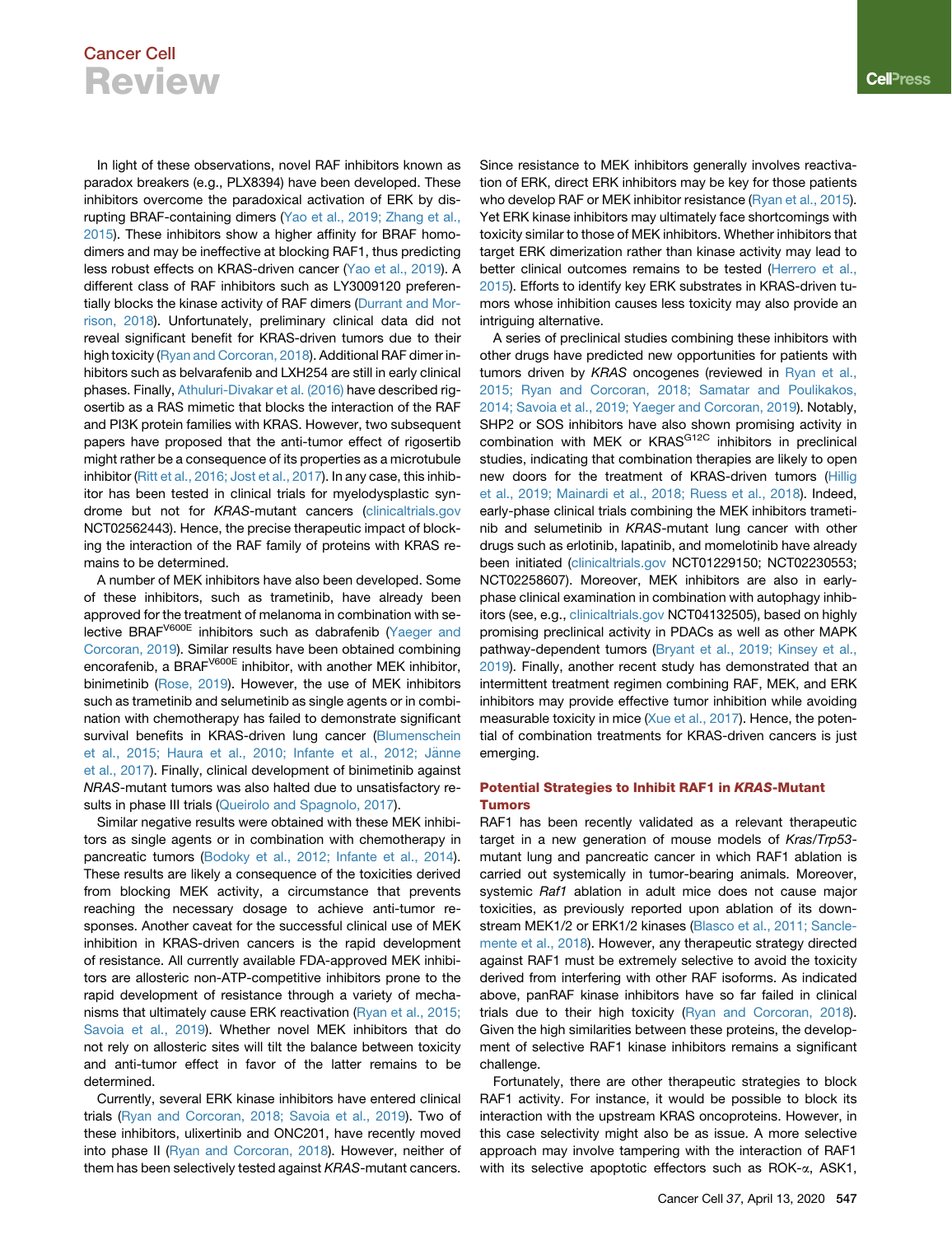and MST2, an interaction that does not require its kinase activity ([McCormick, 2018\)](#page-6-18). Nevertheless, this strategy will require more robust validation of the potential therapeutic properties of these effectors as well as a more profound knowledge of the overall structure of RAF1, including the identification of those domains involved in its interaction with these potential substrates. Considering the well-known difficulties of blocking protein-protein interactions with small molecules, the possibility to pharmacologically degrade RAF1 appears as a more promising strategy ([Gu et al., 2018\)](#page-6-19). Indeed, recent advances in the PROTAC (proteolysis-targeting chimeras) technology may offer opportunities to induce the selective degradation of RAF1 by identifying compounds that could bind to RAF1 within domains that are not present in the other RAF isoforms ([Gu et al., 2018\)](#page-6-19). Such PROTAC inhibitors are likely to better recapitulate the therapeutic results observed in GEM models upon *Raf1* ablation [\(Sanclemente](#page-7-15) [et al., 2018\)](#page-7-15).

Nevertheless, pharmacological targeting of RAF1 in lung adenocarcinomas, either alone or in combination with other inhibitors, as well as in pancreatic tumors in combination with EGFR inhibitors, may not result in widespread therapeutic benefits in human patients. Human tumors carry a larger and more complex mutational load. Moreover, patients are likely to develop resistance, a property that has not yet been investigated in GEM models. In addition, we need to keep in mind that the therapeutic strategies involving RAF1 ablation only induced complete regression in a limited percentage of tumors. Hence, the development of clinically effective therapeutic strategies against *KRAS*-mutant tumors may not only require the development of effective RAF1 inhibitors but also the identification of additional targets in order to expand the spectrum of responding tumors.

In summary, available data from GEM models as well as a limited number of patient-derived xenograft tumors ([Sancle](#page-7-15)[mente et al., 2018; Blasco et al., 2019\)](#page-7-15) suggest that blocking RAF1, in combination with other targets, may be a suitable therapeutic strategy for patients suffering from *KRAS*-mutant lung or pancreatic tumors, given not only the observed anti-tumor effects but also the acceptable toxicities resulting from its systemic ablation. In addition, the full spectrum of tumors that require RAF1 expression has not been explored in detail, indicating that other tumor types may also respond to RAF1 inhibition. Carcinogen-induced tumor models may be a way to identify such additional scenarios. On the other hand, this strategy may not be successful in all *KRAS*-mutant tumors, as it appears to occur with KRAS<sup>G12C</sup> inhibitors that are considerably less effective in colon cancer. In any case, almost four decades after the identification of *KRAS* oncogenes in human tumors, we may start seeing the light at the end of the tunnel. Whether inhibition of RAF1 may contribute to seeing a brighter light is a possibility worth exploring.

#### ACKNOWLEDGMENTS

This work was supported by grants from the European Research Council (ERC-AG/695566, THERACAN), the Spanish Ministry of Science, Innovation and Universities (RTI2018-094664-B-I00 and RTC2017-6576-1), the Autonomous Community of Madrid (B2017/BMD-3884 iLUNG-CM), and the Asociación Española contra el Cáncer (GC166173694BARB). M.B. is a recipient of an Endowed Chair from the AXA Research Fund.

<span id="page-5-9"></span>[Advani, S.J., Camargo, M.F., Seguin, L., Mielgo, A., Anand, S., Hicks, A.M.,](http://refhub.elsevier.com/S1535-6108(20)30153-7/sref1) [Aguilera, J., Franovi, A., Weis, S.M., and Cheresh, D.A. \(2015\). Kinase-inde](http://refhub.elsevier.com/S1535-6108(20)30153-7/sref1)[pendent role for CRAF-driving tumour radioresistance via CHK2. Nat. Com](http://refhub.elsevier.com/S1535-6108(20)30153-7/sref1)mun. *6*[, 8154.](http://refhub.elsevier.com/S1535-6108(20)30153-7/sref1)

<span id="page-5-7"></span>[Amano, M., Fukuta, Y., and Kaibuchi, K. \(2000\). Regulation and functions of](http://refhub.elsevier.com/S1535-6108(20)30153-7/sref2) [Rho-associated kinase. Exp. Cell Res.](http://refhub.elsevier.com/S1535-6108(20)30153-7/sref2) *261*, 44–51.

<span id="page-5-4"></span>Ardito, C.M., Grüner, M.B., Takeuchi, K.K., Lubeseder-Martellato, C., Teich[mann, N., Mazur, P.K., DelGiorno, K.E., Carpenter, E.S., Halbrook, C.J., Hall,](http://refhub.elsevier.com/S1535-6108(20)30153-7/sref3) [J.C., et al. \(2012\). EGF receptor is required for KRAS-induced pancreatic](http://refhub.elsevier.com/S1535-6108(20)30153-7/sref3) [tumorigenesis. Cancer Cell](http://refhub.elsevier.com/S1535-6108(20)30153-7/sref3) *22*, 304–317.

<span id="page-5-11"></span>[Athuluri-Divakar, S.K., Vasques-Del Carpio, R., Dutta, K., Baker, S.J., Co](http://refhub.elsevier.com/S1535-6108(20)30153-7/sref4)[senza, S.C., Basu, I., Gupta, Y.K., Reddy, M.V., Ueno, L., Hart, J.R., et al.](http://refhub.elsevier.com/S1535-6108(20)30153-7/sref4) [\(2016\). A small molecule RAS-mimetic disrupts RAS association with effector](http://refhub.elsevier.com/S1535-6108(20)30153-7/sref4) [proteins to block signaling. Cell](http://refhub.elsevier.com/S1535-6108(20)30153-7/sref4) *165*, 643–655.

<span id="page-5-10"></span>[Barnard, D., Diaz, B., Clawson, D., and Marshall, M. \(1998\). Oncogenes,](http://refhub.elsevier.com/S1535-6108(20)30153-7/sref5) [growth factors and phorbol esters regulate Raf-1 through common mecha](http://refhub.elsevier.com/S1535-6108(20)30153-7/sref5)[nisms. Oncogene](http://refhub.elsevier.com/S1535-6108(20)30153-7/sref5) *17*, 1539–1547.

<span id="page-5-6"></span>[Baumann, B., Weber, C.K., Troppmair, J., Whiteside, S., Israel, A., Rapp, U.R.,](http://refhub.elsevier.com/S1535-6108(20)30153-7/sref6) and Wirth, T. (2000). Raf induces NF-k[B by membrane shuttle kinase MEKK1, a](http://refhub.elsevier.com/S1535-6108(20)30153-7/sref6) [signaling pathway critical for transformation. Proc. Natl. Acad. Sci. U S A](http://refhub.elsevier.com/S1535-6108(20)30153-7/sref6) *97*, [4615–4620](http://refhub.elsevier.com/S1535-6108(20)30153-7/sref6).

<span id="page-5-2"></span>Bé[langer, L.F., Roy, S., Tremblay, M., Brott, B., Steff, A.M., Mourad, W., Hugo,](http://refhub.elsevier.com/S1535-6108(20)30153-7/sref7) [P., Erikson, R., and Charron, J. \(2003\). Mek2 is dispensable for mouse growth](http://refhub.elsevier.com/S1535-6108(20)30153-7/sref7) [and development. Mol. Cell. Biol.](http://refhub.elsevier.com/S1535-6108(20)30153-7/sref7) *23*, 4778–4787.

[Bissonauth, V., Roy, S., Gravel, M., Guillermette, S., and Charron, J. \(2006\).](http://refhub.elsevier.com/S1535-6108(20)30153-7/sref8) [Requirement for Mapk2k1 \(Mek1\) in extraembryonic ectoderm during placen](http://refhub.elsevier.com/S1535-6108(20)30153-7/sref8)[togenesis. Development](http://refhub.elsevier.com/S1535-6108(20)30153-7/sref8) *133*, 3429–3440.

<span id="page-5-1"></span>Blasco, R.B., Francoz, S., Santamaría, D., Cañamero, M., Dubus, P., Charron, [J., Baccarini, M., and Barbacid, M. \(2011\). c-Raf, but not B-Raf, is essential for](http://refhub.elsevier.com/S1535-6108(20)30153-7/sref9) [development of K-Ras oncogene-driven non-small cell lung cancer. Cancer](http://refhub.elsevier.com/S1535-6108(20)30153-7/sref9) Cell *19*[, 652–663.](http://refhub.elsevier.com/S1535-6108(20)30153-7/sref9)

<span id="page-5-5"></span>Blasco, M.T., Navas, C., Martín-Serrano, G., Graña-Castro, O., Lechuga, C.G., Martín-Díaz, L., Djurec, M., Li, J., Morales-Cacho, L., Esteban-Burgos, L., et al. [\(2019\). Complete regression of advanced pancreatic ductal adenocarcinoma](http://refhub.elsevier.com/S1535-6108(20)30153-7/sref10) [upon combined inhibition of EGFR and C-RAF. Cancer Cell](http://refhub.elsevier.com/S1535-6108(20)30153-7/sref10) *35*, 573–587.

<span id="page-5-12"></span>[Blumenschein, G.R., Jr., Smit, E.F., Planchard, D., Kim, D.W., Cadranel, J., De](http://refhub.elsevier.com/S1535-6108(20)30153-7/sref11) [Pas, T., Dunphy, F., Udud, K., Ahn, M.J., Hanna, N.H., et al. \(2015\). A random](http://refhub.elsevier.com/S1535-6108(20)30153-7/sref11)[ized phase II study of the MEK1/MEK2 inhibitor trametinib \(GSK1120212\)](http://refhub.elsevier.com/S1535-6108(20)30153-7/sref11) [compared with docetaxel in KRAS-mutant advanced non-small-cell lung can](http://refhub.elsevier.com/S1535-6108(20)30153-7/sref11)[cer \(NSCLC\). Ann. Oncol.](http://refhub.elsevier.com/S1535-6108(20)30153-7/sref11) *26*, 894–901.

<span id="page-5-13"></span>[Bodoky, G., Timcheva, C., Spigel, D.R., La Stella, P.J., Ciuleanu, T.E., Pover,](http://refhub.elsevier.com/S1535-6108(20)30153-7/sref12) [G., and Tebbutt, N.C. \(2012\). A phase II open-label randomized study to](http://refhub.elsevier.com/S1535-6108(20)30153-7/sref12) [assess the efficacy and safety os selumetinib \(AZD6244\[ARRY-142886\]\)](http://refhub.elsevier.com/S1535-6108(20)30153-7/sref12) [versus capecitabine in patients with advanced or metastatic pancreatic cancer](http://refhub.elsevier.com/S1535-6108(20)30153-7/sref12) [who have failed first-line gemcitabine therapy. Invest. New Drugs](http://refhub.elsevier.com/S1535-6108(20)30153-7/sref12) *30*, [1216–1223](http://refhub.elsevier.com/S1535-6108(20)30153-7/sref12).

<span id="page-5-14"></span>[Bryant, K.L., Stalnecker, C.A., Zeitouni, D., Klomp, J.E., Peng, S., Tikunov,](http://refhub.elsevier.com/S1535-6108(20)30153-7/sref13) [A.P., Gunda, V., Pierbon, M., Waters, A.M., George, S.D., et al. \(2019\). Com](http://refhub.elsevier.com/S1535-6108(20)30153-7/sref13)[bination of ERK and autophagy inhibition as a treatment approach for pancre](http://refhub.elsevier.com/S1535-6108(20)30153-7/sref13)[atic cancer. Nat. Med.](http://refhub.elsevier.com/S1535-6108(20)30153-7/sref13) *25*, 628–640.

<span id="page-5-3"></span><span id="page-5-0"></span>[Canon, J., Rex, K., Saiki, A.Y., Mohr, C., Cooke, K., Bagal, D., Gaida, K., Holt,](http://refhub.elsevier.com/S1535-6108(20)30153-7/sref14) [T., Knutson, C.G., Koppada, N., et al. \(2019\). The clinical KRAS\(G12C\) inhibitor](http://refhub.elsevier.com/S1535-6108(20)30153-7/sref14) [AMG 510 drives anti-tumor immunity. Nature](http://refhub.elsevier.com/S1535-6108(20)30153-7/sref14) *575*, 217–223.

[Catalanotti, F., Reyes, G., Jesenberger, V., Galabova-Kovacs, G., De Mateos](http://refhub.elsevier.com/S1535-6108(20)30153-7/sref15) [Simoes, R., Carugo, O., and Baccarini, M. \(2009\). A Mek1-Mek2 heterodimer](http://refhub.elsevier.com/S1535-6108(20)30153-7/sref15) [determines strength and duration of the Erk signal. Nat. Struct. Mol. Biol.](http://refhub.elsevier.com/S1535-6108(20)30153-7/sref15) *16*, [294–303](http://refhub.elsevier.com/S1535-6108(20)30153-7/sref15).

<span id="page-5-8"></span>[Chen, J., Fujii, K., Zhang, L., Roberts, T., and Fu, H. \(2001\). Raf-1 promotes cell](http://refhub.elsevier.com/S1535-6108(20)30153-7/sref16) [survival by antagonizing apoptosis signal-regulated kinase 1 through a MEK-](http://refhub.elsevier.com/S1535-6108(20)30153-7/sref16)[ERK independent mechanism. Proc. Natl. Acad. Sci. U S A](http://refhub.elsevier.com/S1535-6108(20)30153-7/sref16) *98*, 7783–7788.

[Desideri, E., Cavallo, A.L., and Baccarini, M. \(2015\). Alike but different: RAF pa](http://refhub.elsevier.com/S1535-6108(20)30153-7/sref17)[ralogs and their signaling outputs. Cell](http://refhub.elsevier.com/S1535-6108(20)30153-7/sref17) *161*, 967–970.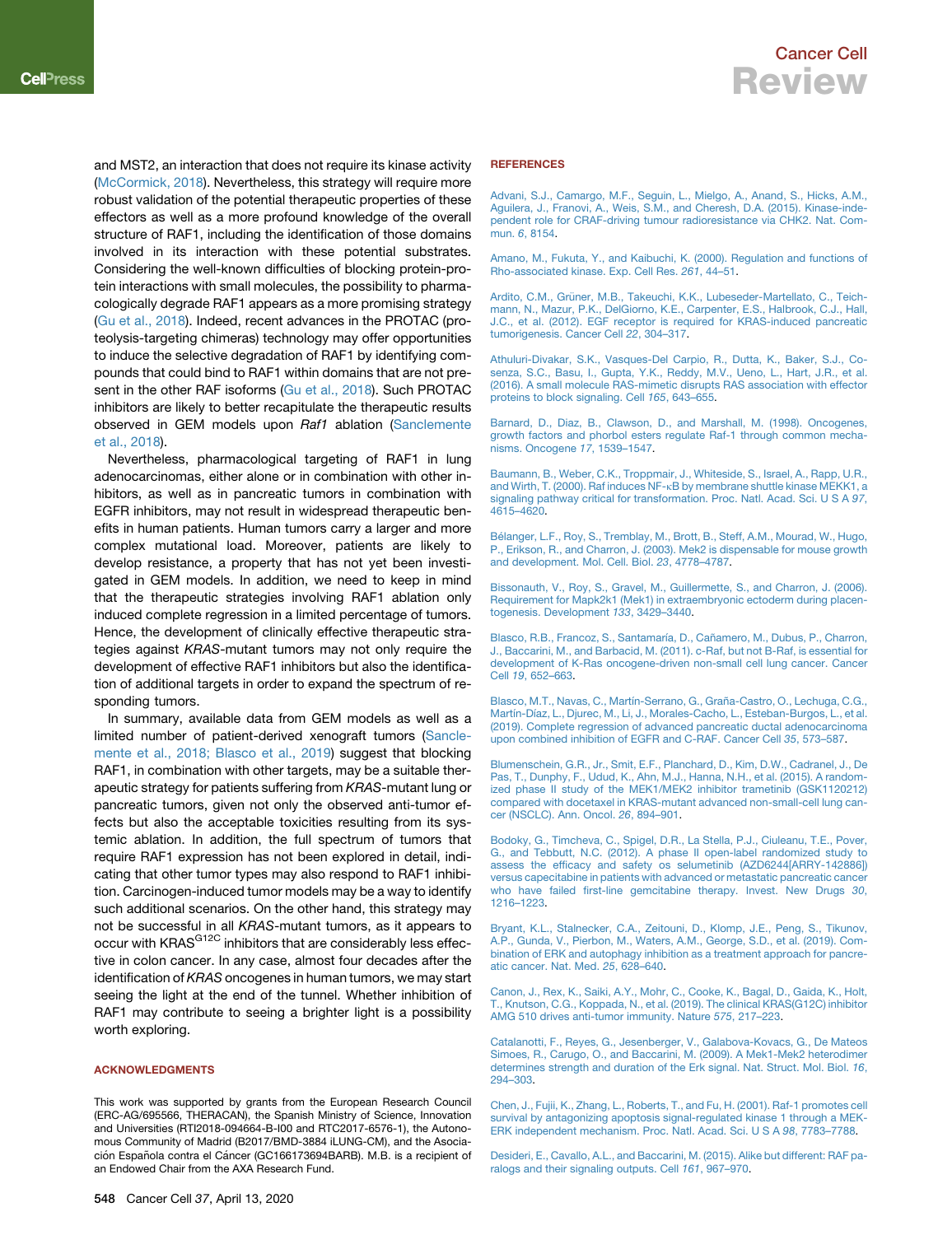<span id="page-6-10"></span>[Dorard, C., Estrada, C., Barbotin, C., Larcher, M., Garancher, A., Leloup, J.,](http://refhub.elsevier.com/S1535-6108(20)30153-7/sref18) [Beermann, F., Baccarini, M., Pouponnet, C., Larue, L., et al. \(2017\). RAF pro](http://refhub.elsevier.com/S1535-6108(20)30153-7/sref18)[teins exert both specific and compensatory functions during tumour progres](http://refhub.elsevier.com/S1535-6108(20)30153-7/sref18)[sion of NRAS-driven melanoma. Nat. Commun.](http://refhub.elsevier.com/S1535-6108(20)30153-7/sref18) *8*, 15262.

<span id="page-6-5"></span>Drosten, M., Sum, E.Y.M., Lechuga, C.G., Simón-Carrasco, L., Jacob, H.K.C., [Garcia-Medina, R., Huang, S., Beijersbergen, R.L., Bernards, R., and Barba](http://refhub.elsevier.com/S1535-6108(20)30153-7/sref19)[cid, M. \(2014\). Loss of p53 induces cell proliferation via Ras-independent acti](http://refhub.elsevier.com/S1535-6108(20)30153-7/sref19)[vation of the Raf/Mek/Erk signaling pathway. Proc. Natl. Acad. Sci. U S A](http://refhub.elsevier.com/S1535-6108(20)30153-7/sref19) *111*, [15155–15160](http://refhub.elsevier.com/S1535-6108(20)30153-7/sref19).

<span id="page-6-14"></span>[Durrant, D.E., and Morrison, D.K. \(2018\). Targeting the Raf kinases in human](http://refhub.elsevier.com/S1535-6108(20)30153-7/sref20) [cancer: the Raf dimer dilemma. Br. J. Cancer](http://refhub.elsevier.com/S1535-6108(20)30153-7/sref20) *118*, 3–8.

[Ehrenreiter, K., Piazzolla, D., Velamoor, V., Sobczak, I., Small, J.V., Takeda, J.,](http://refhub.elsevier.com/S1535-6108(20)30153-7/sref21) [Leung, T., and Baccarini, M. \(2005\). Raf-1 regulates Rho signaling and cell](http://refhub.elsevier.com/S1535-6108(20)30153-7/sref21) [migration. J. Cell. Biol.](http://refhub.elsevier.com/S1535-6108(20)30153-7/sref21) *168*, 955–964.

<span id="page-6-8"></span>[Ehrenreiter, K., Kern, F., Velamoor, V., Meissl, K., Galabova-Kovacs, G., Si](http://refhub.elsevier.com/S1535-6108(20)30153-7/sref22)[bilia, M., and Baccarini, M. \(2009\). Raf-1 addiction in Ras-induced skin carci](http://refhub.elsevier.com/S1535-6108(20)30153-7/sref22)[nogenesis. Cancer Cell](http://refhub.elsevier.com/S1535-6108(20)30153-7/sref22) *16*, 149–160.

<span id="page-6-9"></span>[Eser, S., Reiff, N., Messer, M., Seidler, B., Gottschalk, K., Dobler, M., Hieber,](http://refhub.elsevier.com/S1535-6108(20)30153-7/sref23) [M., Arbeiter, A., Klein, S., Kong, B., et al. \(2013\). Selective requirement of PI3K/](http://refhub.elsevier.com/S1535-6108(20)30153-7/sref23) [PDK1 signaling for Kras oncogene-driven pancreatic cell plasticity and cancer.](http://refhub.elsevier.com/S1535-6108(20)30153-7/sref23) [Cancer Cell](http://refhub.elsevier.com/S1535-6108(20)30153-7/sref23) *23*, 406–420.

Frémin, C., Saba-El-Leil, M.K., Lé[vesque, K., Ang, S.L., and Meloche, S.](http://refhub.elsevier.com/S1535-6108(20)30153-7/sref24) [\(2015\). Functional redundancy of ERK1 and ERK2 MAP kinases during devel](http://refhub.elsevier.com/S1535-6108(20)30153-7/sref24)[opment. Cell Rep.](http://refhub.elsevier.com/S1535-6108(20)30153-7/sref24) *12*, 913–921.

<span id="page-6-4"></span>[Galabova-Kovacs, G., Matzen, D., Piazzolla, D., Meissl, K., Plyushch, T., Chen,](http://refhub.elsevier.com/S1535-6108(20)30153-7/sref25) [A.P., Silva, A., and Baccarini, M. \(2005\). Essential role of B-Raf in ERK activa](http://refhub.elsevier.com/S1535-6108(20)30153-7/sref25)[tion during extraembryonic development. Proc. Natl. Acad. Sci. U S A](http://refhub.elsevier.com/S1535-6108(20)30153-7/sref25) *103*, [1325–1330](http://refhub.elsevier.com/S1535-6108(20)30153-7/sref25).

<span id="page-6-0"></span>[Gao, Y., Chang, M.T., McKay, D., Na, N., Zhou, B., Yaeger, R., Torres, N.M.,](http://refhub.elsevier.com/S1535-6108(20)30153-7/sref26) [Muniz, K., Drosten, M., Barbacid, M., et al. \(2018\). Allele-specific mechanisms](http://refhub.elsevier.com/S1535-6108(20)30153-7/sref26) [of activation of MEK1 mutants determine their properties. Cancer Discov.](http://refhub.elsevier.com/S1535-6108(20)30153-7/sref26) *8*, [648–661.](http://refhub.elsevier.com/S1535-6108(20)30153-7/sref26)

[Giroux, S., Tremblay, M., Bernard, D., Cardin-Girard, J.F., Aubry, S., Larouche,](http://refhub.elsevier.com/S1535-6108(20)30153-7/sref27) [L., Rousseau, S., Huot, J., Landry, J., Jeanotte, L., et al. \(1999\). Embryonic](http://refhub.elsevier.com/S1535-6108(20)30153-7/sref27) [death of Mek1-deficient mice reveals a role for this kinase in angiogenesis in](http://refhub.elsevier.com/S1535-6108(20)30153-7/sref27) [the labyrinthine of the placenta. Curr. Biol.](http://refhub.elsevier.com/S1535-6108(20)30153-7/sref27) *9*, 369–372.

<span id="page-6-19"></span>[Gu, S., Cui, D., Chen, X., Xiong, X., and Zhao, Y. \(2018\). PROTACs: an](http://refhub.elsevier.com/S1535-6108(20)30153-7/sref28) [emerging targeting technique for protein degradation in drug discovery. Bio](http://refhub.elsevier.com/S1535-6108(20)30153-7/sref28)essays *40*[, e1700247.](http://refhub.elsevier.com/S1535-6108(20)30153-7/sref28)

[Hallin, J., Engstrom, L.D., Hargis, L., Calinisan, A., Aranda, R., Briere, D.M.,](http://refhub.elsevier.com/S1535-6108(20)30153-7/sref29) [Sudhakar, N., Bowcut, V., Baer, B.R., Ballard, J.A., et al. \(2020\). The](http://refhub.elsevier.com/S1535-6108(20)30153-7/sref29) [KRASG12C inhibitor, MRTX849, provides insight towards therapeutic suscep](http://refhub.elsevier.com/S1535-6108(20)30153-7/sref29)[tibility of KRAS mutant cancers in mouse models and patients. Cancer Discov.](http://refhub.elsevier.com/S1535-6108(20)30153-7/sref29) *10*[, 54–71.](http://refhub.elsevier.com/S1535-6108(20)30153-7/sref29)

<span id="page-6-6"></span>[Hatano, N., Mori, Y., Oh-hora, M., Kosugi, A., Fujikawa, T., Nakai, N., Niwa, H.,](http://refhub.elsevier.com/S1535-6108(20)30153-7/sref30) [Miyazaki, J., Hamaoka, T., and Ogata, M. \(2003\). Essential role for ERK2](http://refhub.elsevier.com/S1535-6108(20)30153-7/sref30) [mitogen-activated protein kinase in placental development. Genes Cells](http://refhub.elsevier.com/S1535-6108(20)30153-7/sref30) *8*, [847–856.](http://refhub.elsevier.com/S1535-6108(20)30153-7/sref30)

<span id="page-6-15"></span>[Hatzivassiliou, G., Song, K., Yen, I., Brandhuber, B.J., Anderson, D.J., Alvar](http://refhub.elsevier.com/S1535-6108(20)30153-7/sref31)[ado, R., Ludlam, M.J., Stokoe, D., Gloor, S.L., Vigers, G., et al. \(2010\). RAF in](http://refhub.elsevier.com/S1535-6108(20)30153-7/sref31)[hibitors prime wild-type RAF to activate the MAPK pathway and enhance](http://refhub.elsevier.com/S1535-6108(20)30153-7/sref31) [growth. Nature](http://refhub.elsevier.com/S1535-6108(20)30153-7/sref31) *464*, 431–435.

[Haura, E.B., Ricart, A.D., Larson, T.G., Stella, P.J., Bazhenova, L., Miller, V.A.,](http://refhub.elsevier.com/S1535-6108(20)30153-7/sref32) [Cohen, R.B., Eisenberg, P.D., Selaru, P., Wilner, K.D., et al. \(2010\). A phase II](http://refhub.elsevier.com/S1535-6108(20)30153-7/sref32) [study of PD-0325901, an oral MEK inhibitor, in previously treated patients with](http://refhub.elsevier.com/S1535-6108(20)30153-7/sref32) [advanced non-small cell lung cancer. Clin. Cancer Res.](http://refhub.elsevier.com/S1535-6108(20)30153-7/sref32) *16*, 2450–2457.

[Heidorn, S.J., Milagre, C., Whittaker, S., Nourry, A., Niculescu-Duvas, I., Dho](http://refhub.elsevier.com/S1535-6108(20)30153-7/sref33)[men, N., Hussain, J., Reis-Filho, J.S., Springer, C.J., Pritchard, C., and Marais,](http://refhub.elsevier.com/S1535-6108(20)30153-7/sref33) [R. \(2010\). Kinase-dead BRAF and oncogenic RAS cooperate to drive tumor](http://refhub.elsevier.com/S1535-6108(20)30153-7/sref33) [progression through CRAF. Cell](http://refhub.elsevier.com/S1535-6108(20)30153-7/sref33) *140*, 209–221.

<span id="page-6-16"></span>Herrero, A., Pinto, A., Colón-Bolea, P., Casar, B., Jones, M., Agudo-Ibañez, L.,<br>Vidal, R., Tenbaum, S.P., Nuciforo, P., Valdizán, E.M., et al. (2015). Small mole[cule inhibition of ERK dimerization prevents tumorigenesis by ERA-ERK](http://refhub.elsevier.com/S1535-6108(20)30153-7/sref34) [pathway oncogenes. Cancer Cell](http://refhub.elsevier.com/S1535-6108(20)30153-7/sref34) *28*, 170–182.

<span id="page-6-17"></span>[Hillig, R.C., Sautier, B., Schroeder, J., Moosmeyer, D., Hilpmann, A., Steg](http://refhub.elsevier.com/S1535-6108(20)30153-7/sref35)[mann, C.M., Werbeck, N.D., Briem, H., Boemer, U., Weiske, J., et al. \(2019\).](http://refhub.elsevier.com/S1535-6108(20)30153-7/sref35) [Discovery of potent SOS1 inhibitors that block RAS activation via disruption](http://refhub.elsevier.com/S1535-6108(20)30153-7/sref35) [of the RAS-SOS1 interaction. Proc. Natl. Acad. Sci. U S A](http://refhub.elsevier.com/S1535-6108(20)30153-7/sref35) *116*, 2551–2560.

<span id="page-6-3"></span>Hüser, M., Luckett, J., Chiloeches, A., Mercer, K., Iwobi, M., Giblett, S., Sun, [X.M., Brown, J., Marais, R., and Pritchard, C. \(2001\). MEK kinase activity is](http://refhub.elsevier.com/S1535-6108(20)30153-7/sref36) [not necessary for Raf-1 function. EMBO J.](http://refhub.elsevier.com/S1535-6108(20)30153-7/sref36) *20*, 1940–1951.

[Infante, J.R., Fecher, L.A., Falchook, G.S., Nallapareddy, S., Gordon, M.S.,](http://refhub.elsevier.com/S1535-6108(20)30153-7/sref37) [Becerra, C., DeMarini, D.J., Cox, D.S., Xu, Y., Morris, S.R., et al. \(2012\). Safety,](http://refhub.elsevier.com/S1535-6108(20)30153-7/sref37) [pharmacokinetic, pharmacodynamics, and efficacy data for the oral MEK in](http://refhub.elsevier.com/S1535-6108(20)30153-7/sref37)[hibitor trametinib: a phase 1 dose-escalation trial. Lancet Oncol.](http://refhub.elsevier.com/S1535-6108(20)30153-7/sref37) *13*, 773–781.

[Infante, J.R., Somer, B.G., Park, J.O., Li, C.P., Scheulen, M.E., Kasubhai, S.M.,](http://refhub.elsevier.com/S1535-6108(20)30153-7/sref38) [Oh, D.Y., Liu, Y., Redhu, S., Steplewski, K., et al. \(2014\). A randomized,](http://refhub.elsevier.com/S1535-6108(20)30153-7/sref38) [double-blind, placebo-controlled trial of trametinib, an oral MEK inhibitor, in](http://refhub.elsevier.com/S1535-6108(20)30153-7/sref38) [combination with gemcitabine for patients with untreated metastatic adeno](http://refhub.elsevier.com/S1535-6108(20)30153-7/sref38)[carcinoma of the pancreas. Eur. J. Cancer](http://refhub.elsevier.com/S1535-6108(20)30153-7/sref38) *50*, 2072–2081.

Jänne, P.A., van den Heuvel, M.M., Barlesi, F., Cobo, M., Mazieres, J., Crinò,<br>[L., Orlov, S., Blackhall, F., Wolf, J., Garrido, P., et al. \(2017\). Selumetinib plus](http://refhub.elsevier.com/S1535-6108(20)30153-7/sref39) [docetaxel compared with docetaxel alone and progression-free survival in pa](http://refhub.elsevier.com/S1535-6108(20)30153-7/sref39)[tients with KRAS-mutant advanced non-small cell lung cancer: the SELECT-1](http://refhub.elsevier.com/S1535-6108(20)30153-7/sref39) [randomized clinical trial. JAMA](http://refhub.elsevier.com/S1535-6108(20)30153-7/sref39) *317*, 1844–1853.

<span id="page-6-11"></span>[Jeric, I., Maurer, G., Cavallo, A.L., Raguz, J., Desideri, E., Tarkowski, B., Par](http://refhub.elsevier.com/S1535-6108(20)30153-7/sref40)[rini, M., Fischer, I., Zatloukal, K., and Baccarini, M. \(2016\). A cell-autonomous](http://refhub.elsevier.com/S1535-6108(20)30153-7/sref40) [tumour suppressor role of RAF1 in hepatocarcinogenesis. Nat. Commun.](http://refhub.elsevier.com/S1535-6108(20)30153-7/sref40) *7*[, 13781](http://refhub.elsevier.com/S1535-6108(20)30153-7/sref40).

[Jost, M., Chen, Y., Gilbert, L.A., Horlbeck, M.A., Krenning, L., Menchon, G.,](http://refhub.elsevier.com/S1535-6108(20)30153-7/sref41) [Rai, A., Cho, M.Y., Stern, J.J., Prota, A.E., et al. \(2017\). Combined CRISPRi/](http://refhub.elsevier.com/S1535-6108(20)30153-7/sref41) [a-based chemical genetic screens reveal that rigosertib is a microtubule-de](http://refhub.elsevier.com/S1535-6108(20)30153-7/sref41)[stabilizing agent. Mol. Cell](http://refhub.elsevier.com/S1535-6108(20)30153-7/sref41) *68*, 210–223.

[Karreth, F.A., Frese, K.K., DeNicola, G.M., Baccarini, M., and Tuveson, D.A.](http://refhub.elsevier.com/S1535-6108(20)30153-7/sref42) [\(2011\). C-Raf is required for the initiation of lung cancer by K-Ras\(G12D\). Can](http://refhub.elsevier.com/S1535-6108(20)30153-7/sref42)[cer Discov.](http://refhub.elsevier.com/S1535-6108(20)30153-7/sref42) *1*, 128–136.

<span id="page-6-7"></span>[Kern, F., Doma, E., Rupp, C., Niault, T., and Baccarini, M. \(2013\). Essential,](http://refhub.elsevier.com/S1535-6108(20)30153-7/sref43) [non-redundant roles of B-Raf and Raf-1 in Ras-driven skin tumorigenesis.](http://refhub.elsevier.com/S1535-6108(20)30153-7/sref43) Oncogene *32*[, 2483–2492](http://refhub.elsevier.com/S1535-6108(20)30153-7/sref43).

<span id="page-6-2"></span>[Kholodenko, B.N., Hanckock, J.F., and Kolch, W. \(2010\). Signalling ballet in](http://refhub.elsevier.com/S1535-6108(20)30153-7/sref44) [space and time. Nat. Rev. Mol. Cell. Biol.](http://refhub.elsevier.com/S1535-6108(20)30153-7/sref44) *11*, 414–426.

<span id="page-6-13"></span>[Kim, E.S., Herbst, R.S., Wistuba, I.I., Lee, J.J., Blumenschein, G.R., Jr., Tsao,](http://refhub.elsevier.com/S1535-6108(20)30153-7/sref45) [A., Stewart, D.J., Hicks, M.E., Erasmus, J., Jr., Gupta, S., et al. \(2011\). The](http://refhub.elsevier.com/S1535-6108(20)30153-7/sref45) [BATTLE trial: personalizing therapy for lung cancer. Cancer Discov.](http://refhub.elsevier.com/S1535-6108(20)30153-7/sref45) *1*, 44–53.

[Kinkade, R., Dasgupta, P., Carie, A., Pernazza, D., Carless, M., Pillai, S., Law](http://refhub.elsevier.com/S1535-6108(20)30153-7/sref46)[rence, N., Sebti, S.M., and Chellappan, S. \(2008\). A small molecule disruptor of](http://refhub.elsevier.com/S1535-6108(20)30153-7/sref46) [Rb/Raf-1 interaction inhibits cell proliferation, angiogenesis, and growth of hu](http://refhub.elsevier.com/S1535-6108(20)30153-7/sref46)[man tumor xenografts in nude mice. Cancer Res.](http://refhub.elsevier.com/S1535-6108(20)30153-7/sref46) *68*, 3810–3818.

[Kinsey, C.G., Camalotto, S.A., Boespflug, A.M., Guillen, K.P., Foth, M.,](http://refhub.elsevier.com/S1535-6108(20)30153-7/sref47) [Truong, A., Schuman, S.S., Shea, J.E., Seipp, M.T., Yap, J.T., et al. \(2019\). Pro](http://refhub.elsevier.com/S1535-6108(20)30153-7/sref47)[tective autophagy elicited by RAF-MEK-ERK inhibition suggests a treatment](http://refhub.elsevier.com/S1535-6108(20)30153-7/sref47) [for RAS-driven cancers. Nat. Med.](http://refhub.elsevier.com/S1535-6108(20)30153-7/sref47) *25*, 620–627.

[Lake, D., Correa, S.A., and M](http://refhub.elsevier.com/S1535-6108(20)30153-7/sref48)ü[ller, J. \(2016\). Negative feedback regulation of](http://refhub.elsevier.com/S1535-6108(20)30153-7/sref48) [the ERK1/2 MAPK pathway. Cell. Mol. Life Sci.](http://refhub.elsevier.com/S1535-6108(20)30153-7/sref48) *73*, 4397–4413.

[Lavoie, H., and Therrien, M. \(2015\). Regulation of RAF protein kinases in ERK](http://refhub.elsevier.com/S1535-6108(20)30153-7/sref49) [signaling. Nat. Rev. Mol. Cell. Biol.](http://refhub.elsevier.com/S1535-6108(20)30153-7/sref49) *16*, 281–298.

[Li, S., and Sedivy, J.M. \(1993\). Raf-1 protein kinase activates the NF-kB tran](http://refhub.elsevier.com/S1535-6108(20)30153-7/sref50)[scription factor by dissociating the cytoplasmic NK-](http://refhub.elsevier.com/S1535-6108(20)30153-7/sref50)<sub>KB-IKB</sub> complex. Proc. [Natl. Acad. Sci. U S A](http://refhub.elsevier.com/S1535-6108(20)30153-7/sref50) *90*, 9247–9251.

<span id="page-6-12"></span>[Li, T., and Perez-Soler, R. \(2009\). Skin toxicities associated with epidermal](http://refhub.elsevier.com/S1535-6108(20)30153-7/sref51) [growth factor receptor inhibitors. Target. Oncol.](http://refhub.elsevier.com/S1535-6108(20)30153-7/sref51) *4*, 107–119.

[Mainardi, S., Mulero-Sanchez, A., Prahallad, A., Germano, G., Bosma, A.,](http://refhub.elsevier.com/S1535-6108(20)30153-7/sref52) [Krimpenford, P., Lieftink, C., Steinberg, J.D., de Wit, N., Goncalves-Robeiro,](http://refhub.elsevier.com/S1535-6108(20)30153-7/sref52) [S., et al. \(2018\). SHP2 is required for growth of KRAS-mutant non-small-cell](http://refhub.elsevier.com/S1535-6108(20)30153-7/sref52) [lung cancer in vivo. Nat. Med.](http://refhub.elsevier.com/S1535-6108(20)30153-7/sref52) *24*, 961–967.

<span id="page-6-1"></span>[Malumbres, M., and Barbacid, M. \(2003\). RAS oncogenes: the first 30 years.](http://refhub.elsevier.com/S1535-6108(20)30153-7/sref53) [Nat. Rev. Cancer](http://refhub.elsevier.com/S1535-6108(20)30153-7/sref53) *3*, 459–465.

<span id="page-6-18"></span>[McCormick, F. \(2018\). c-Raf in KRas mutant cancers: a moving target. Cancer](http://refhub.elsevier.com/S1535-6108(20)30153-7/sref54) Cell *33*[, 158–159](http://refhub.elsevier.com/S1535-6108(20)30153-7/sref54).